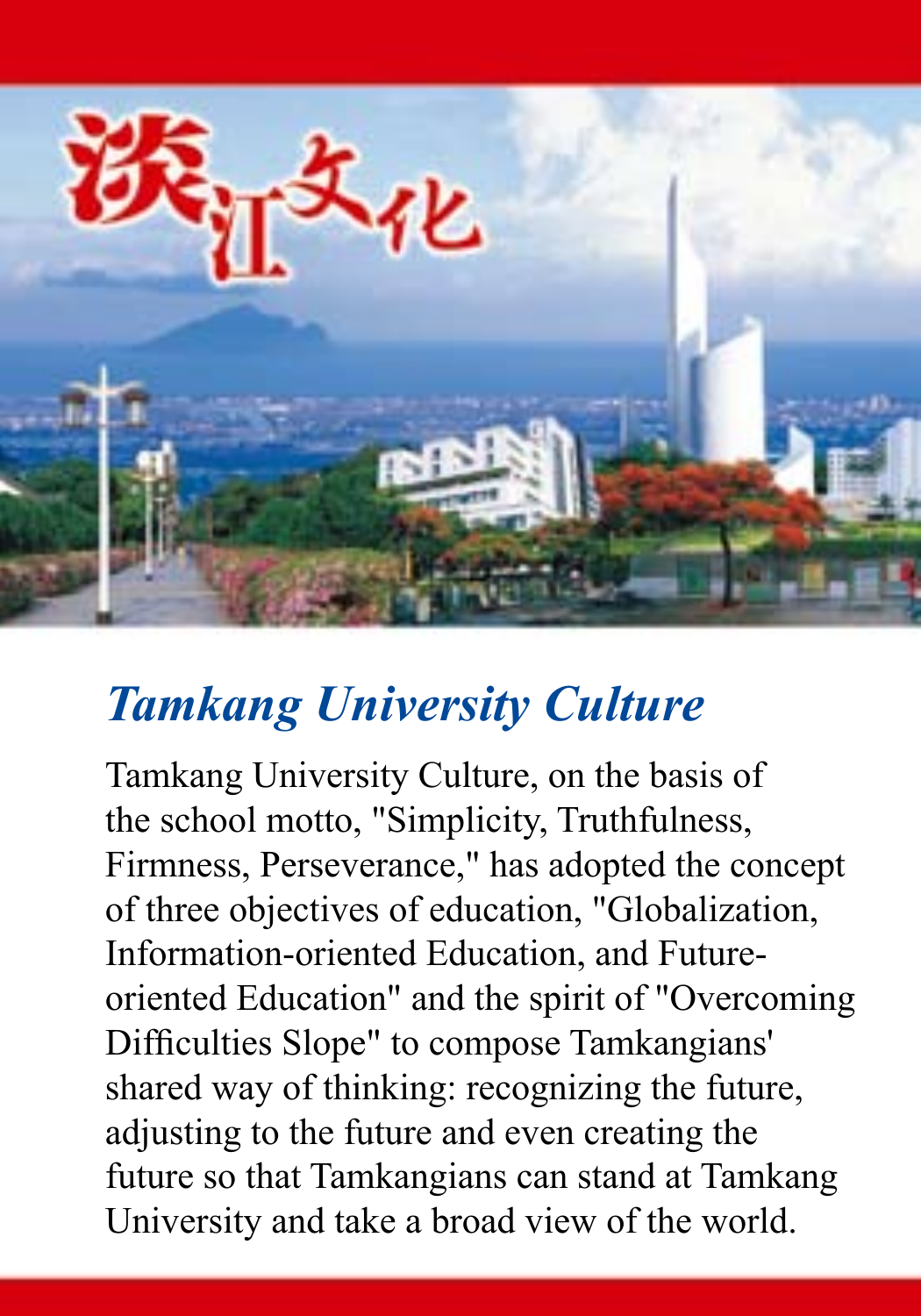*Lyrics: Tsou Lu Music: Lu Chuan-sheng*

O, grand Tamkang, roll out to seas. You pave the way for exchange of thought. In quest of learning, you never cease. And worthy men are thus up brought with humble heart for truth you seek. Be true and brave. Great deeds for speak. O, young scholars, flowers of the time. Bright stars that show the way. Bear learning soul; by steps up climb. Waste not your youthful day.

#### Tamk<mark>ang Culture</mark> Tamkang Culture Tamkang Culture Tamkang Culture Tamkang Culture

### **Tamkang University Anthem Tamkang University Flag & Colors**

The university flag has as its base the blue color; on the center of the flag is the university logo; the three horizontal bars on both sides of the logo signify the Three Principles of the People, and the four characters below bear such name as "Tamkang University".

The university colors are red and white: Red stands for zeal and courage, indicating that those who are educated here must struggle for the nation, the society, and justice. White represents purity and unimpeachable, indicating that those who are educated here must be straightforward and upright, and frank and unselfish.



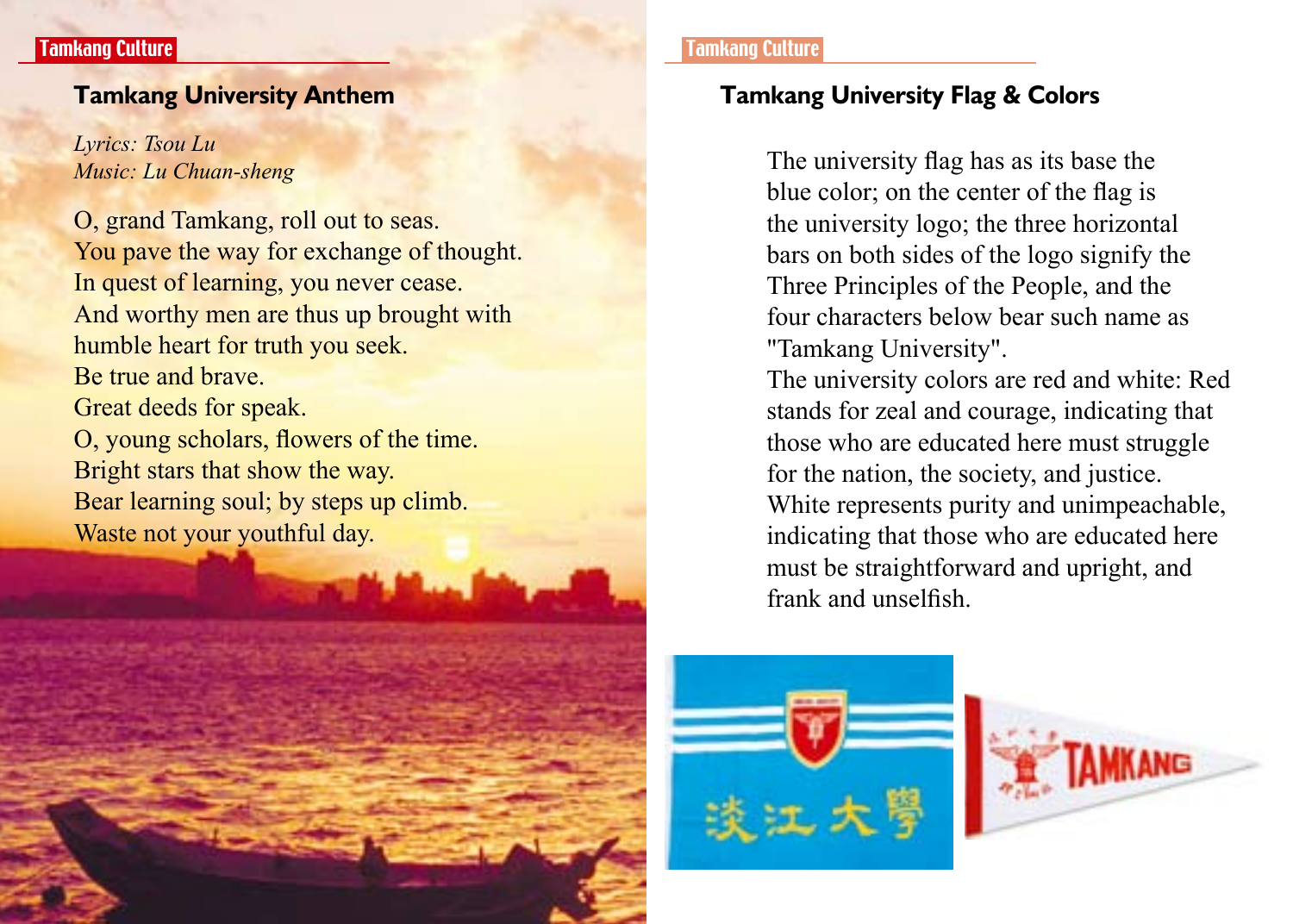Such words as "Simplicity, Truthfulness, Firmness, and Perseverance" appearing in the university anthem are also the university motto. "Simplicity" means "unassuming plainness, sincerity and honesty"; "Truthfulness" represents "vigorous implementation, law abiding and thoroughness"; "Firmness" symbolizes "the blending of toughness, with uprightness and impartiality and gentleness"; and "Perseverance" signifies "courageous determination, with virtue and liberality of mind." The motto is Tamkangians' life objective, their fountain of life, and the fountainhead of their living water, flowing eternally.

实刚派

### **Tamkang University Motto Tamkang University Emblem**

A school emblem represents the school. The Tamkang University emblem was designed by a well-known artist named Lan Yinting. It is in the form of a giant bell, which contemporaries used to call a clock. The two Chinese characters 「鐘鈴」"Chung Ling," which literally means "clock and bell," are the same as「鐘鈴」, the child name of my late father Chang Ming alias Chingsheng. We use a bell (鐘鈴) as our university emblem, on the one hand, to commemorate my father and, on the other hand, to follow the ancient tradition of using a big bell for the purpose of education (see "Pa Yu" in Lun Yu). And according to the record, people in former times regarded Confucius as a master

> (木鐸) . On top of the bell are two wings, symbolizing the spirit of "spreading the wings and flying high; soaring instantly and progressing swiftly." Engraved on the bell are two Chinese characters "Tam Kang."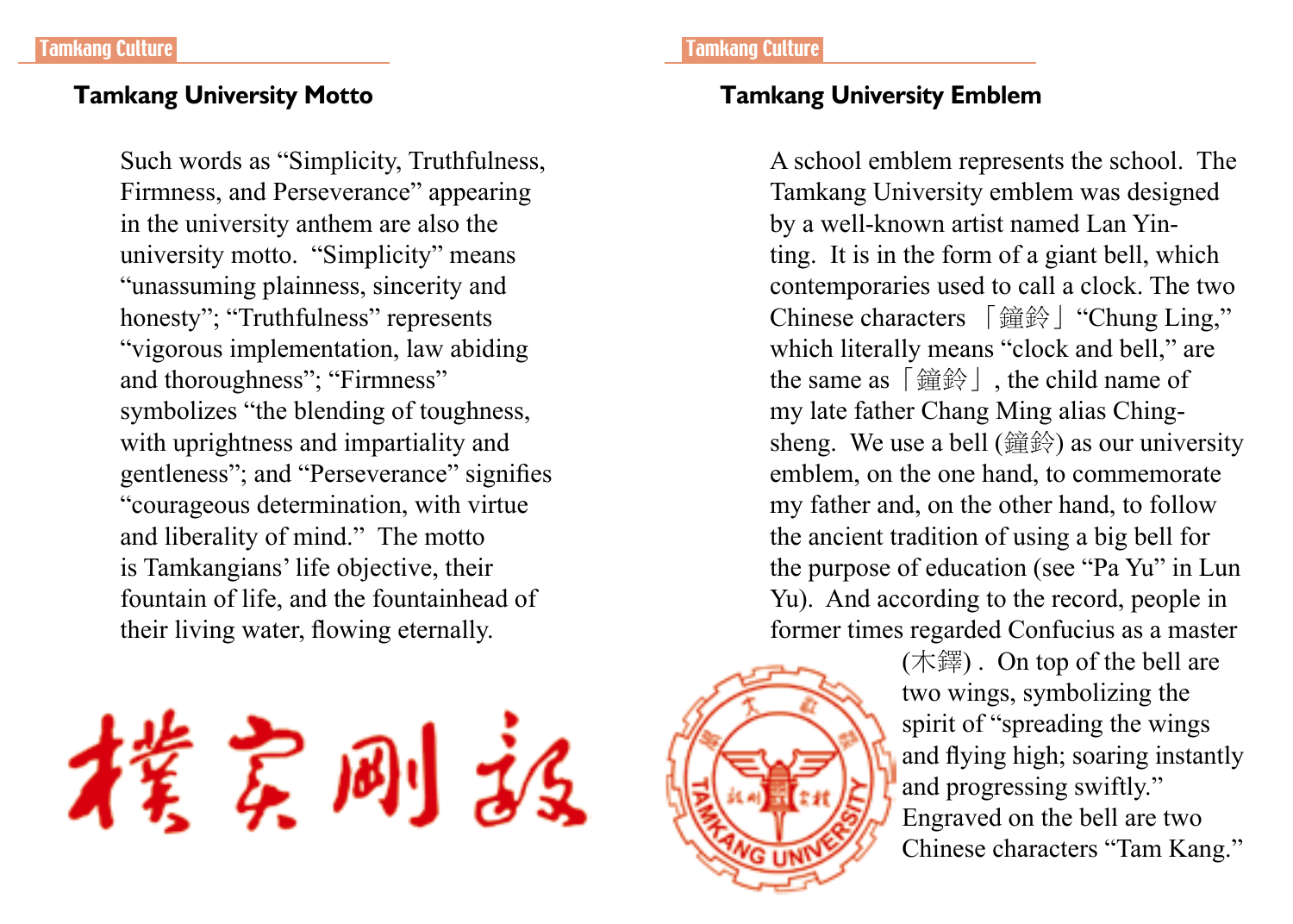# **Carrying on the Heritage and Paving the Way for the Future, Establishing a New Culture for Society and Nurturing Talents with Great Souls**

The general planning of Tamkang University has taken into consideration how to cater to the demands of the nation and society and how to follow academic trends from around the world. In addition to providing an arena of education, research and service, Tamkang also aims to pass the human legacy to generations to come as well as renovate the social culture, in the hope of nurturing Tamkangians with innovativeness, professionalism, intelligence, morality, cross-cultural perspectives, modesty and fortitude.



# **Manifesting Educational Ideals of Private Schooling**

Tamkang University is the oldest private institution in higher education in Taiwan. Born into chaotic times, Tamkang University grew up independently. Tamkang has created not only its own future but also new development approaches for all private universities and colleges to follow. Ever since its inception, Tamkang has nurtured numerous talents to support the political and economic development of the country, by making the best use of resources and being innovative in governance.

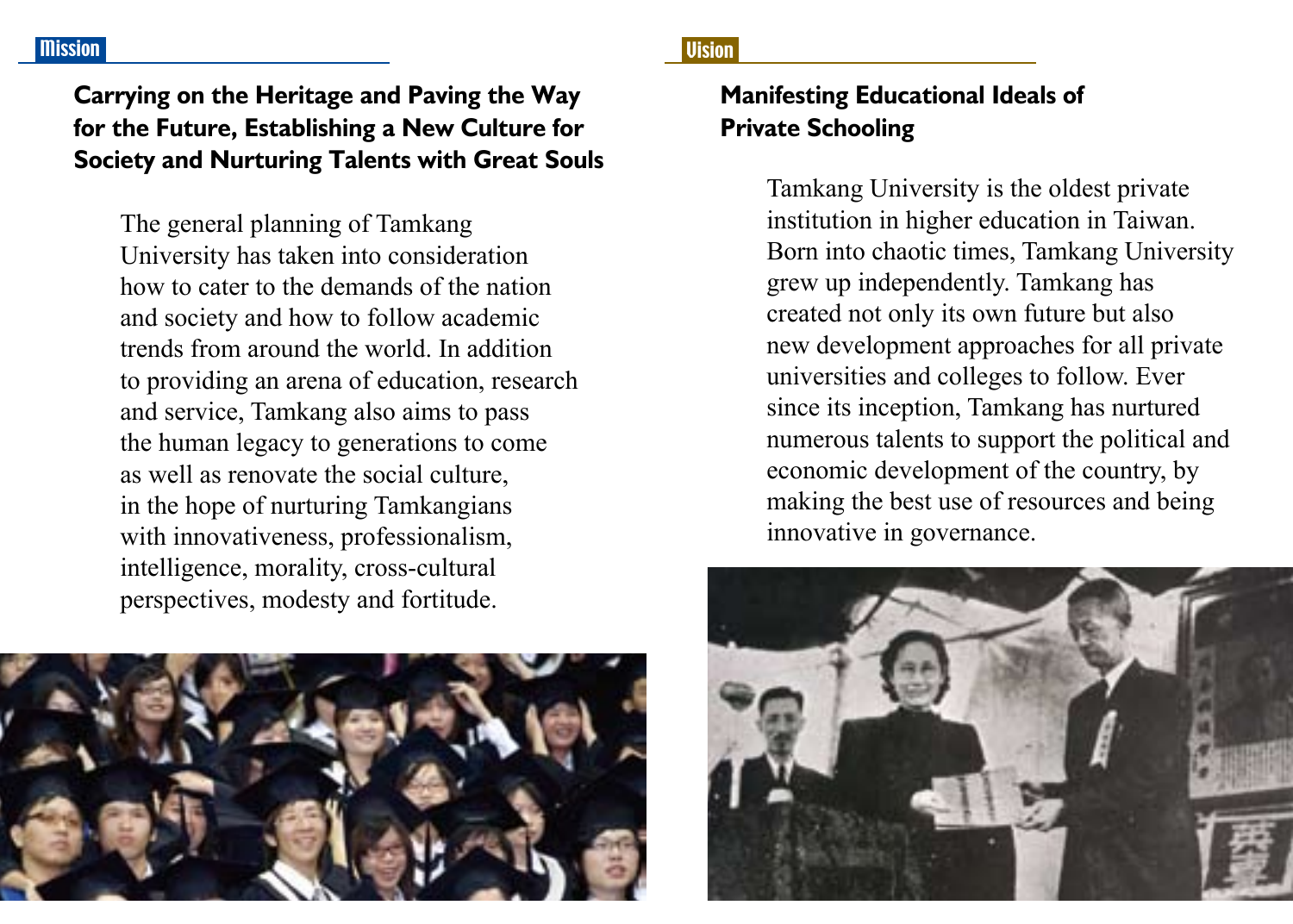### **Tamkang Quality House**



Tamkang has developed in different locations from the Five-Tiger Hill in Tamsui to the Linmei Mountain in Yilan, establishing four campuses in total. The Tamkang campuses enjoy academic freedom and provide generalist and specialist subjects. Tamkang undertakes the mission of inheriting tradition, responds to the market, and further provides a healthy space with a great range of staff from diverse backgrounds. Tamkang has always aimed to achieve the ideal of the "Academic Kingdom" -- an exquisite and quality comprehensive university.



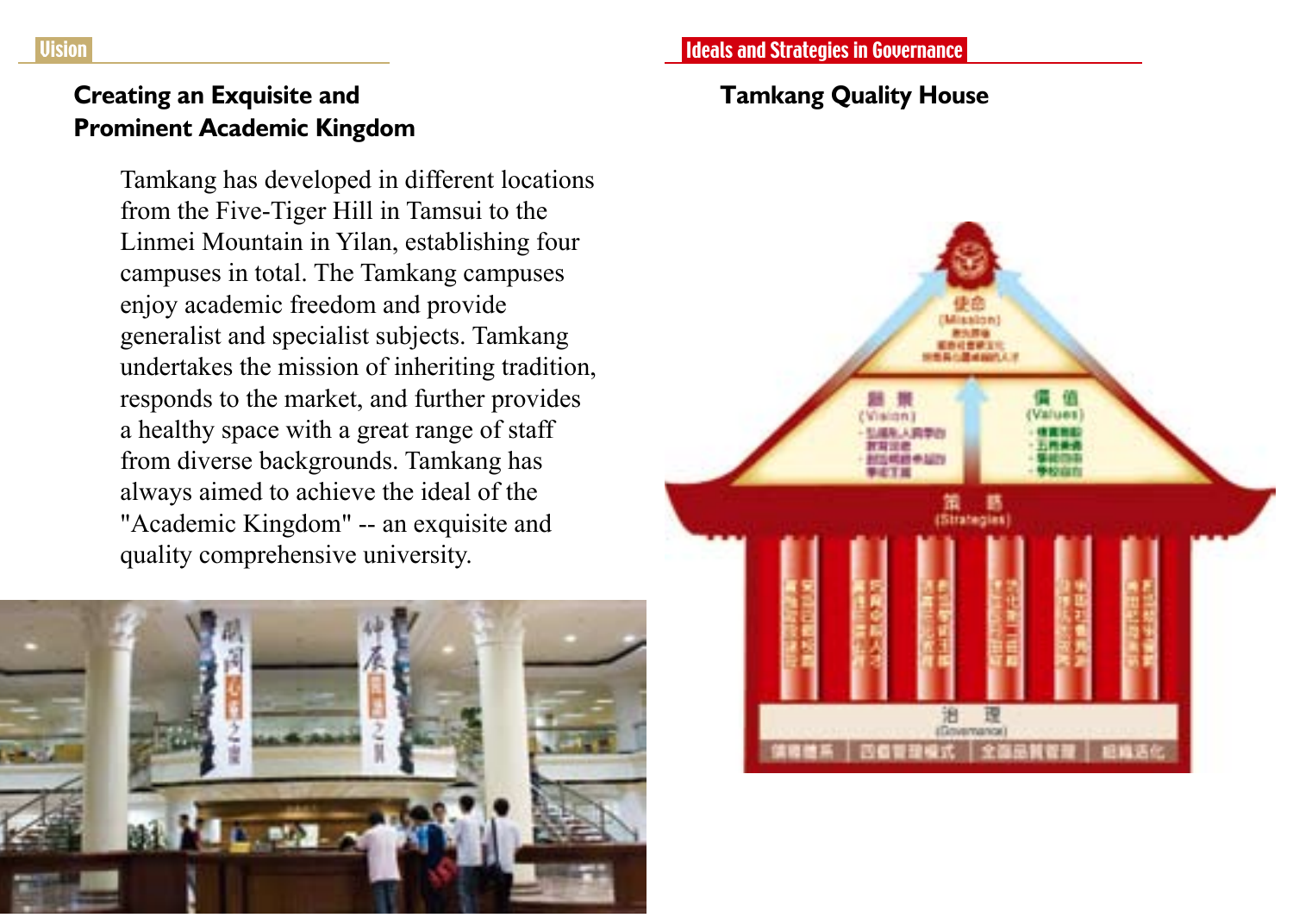# **Three Circles and Five Disciplines of Education The Symposium of Leaders in Students'**

Tamkang's design of education includes not only teaching, research and services, but also moral and school life education. The Tri-circle curriculums comprise professional courses, core courses and extracurricular activities. The fivediscipline educations fuse moral, intelligent, physical, social, and aesthetic educations. The curriculum design and various disciplines help to foster students with professional excellence and mental strength.



# **Association of Tamkang University**

Traditionally, Tamkang has already had some student associations of vital importance, like the Tanhai Tung-chou Association (淡海同舟社), established in 1966, which is virtually a seminar for students leaders. It is also Tamkang's student association that has the longest history and biggest membership. With "trying its best and creating far-sighted vision" as its goal, the association promotes and passes on the historical legacies to the younger generation. With a deep feeling of "we are on the same boat" and rigorous training, Tanhai Tung-chou Association not only draws the centripetal force of the members of all the associations towards our university, but also cultivates countless talents for the society.

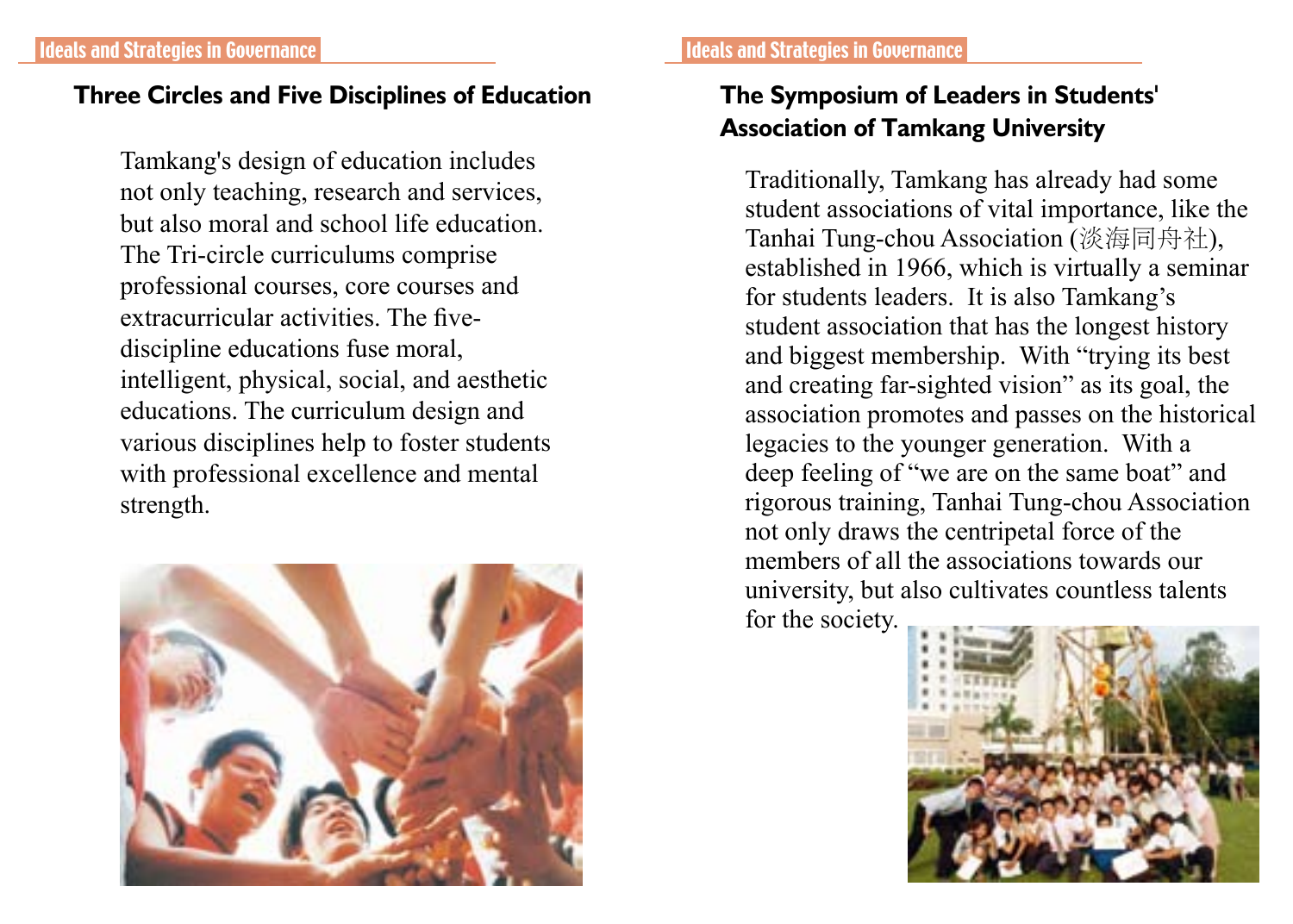# **Triple Objectives: Globalization, Informationoriented Education, and Future-oriented Education**

The triple objectives of Globalization, Information-oriented Education, and Futureoriented Education are the foundation of Tamkang University's continuous management and development. Globalization is the spatial pattern of the future; Information-oriented Education, the life pattern of the future; and Future-oriented Education, the time frame of the future. As for the triple objectives, they are the time and spatial integration of Tamkang collective life system.



# **Historical Legacy and Wave-by wave Development**

**The First Wave (1950-1980)** is the Foundation Period, referring to the difficult times and hardships of Tamkang Junior College of English and those of Tamkang College of Arts and Sciences, adopting the policy of emphasizing "both quantity and quality."

**The Second Wave (1980-1996)** marks the Positioning Period, referring to the period when Tamkang was elevated to the status of a university, emphasizing its policy of "quality over quantity."

**The Third Wave (1996-2005)** signifies the Uplifting Period, referring to the university's forty-sixth founding anniversary, when the University Chueh-sheng Memorial Library was officially open, linking the university with international academic circles and marching toward the goal of becoming a first-rate world-class university. **The Fourth Wave (2005-** ) means the Transitional Period, referring to the year of 2005, when Tamkang University ventured onto the threshold of the Second Sigmoid Curve, inaugurated Lanyang Campus, and designated the day that campus recruited its incoming students as the starting point of the Fourth Wave. From that time on, Tamkang University has developed into a university with four campuses, including Tamsui Campus, Taipei Campus, Lanyang Campus, and Cyber Campus. Tamkang has also wisely utilized its manpower and material resources, tapped its innate capabilities, promoted the passing on of its historical and cultural features, and redoubled its endeavor, so as to upgrade its academic excellence and establish the Tamkang Academic Kingdom.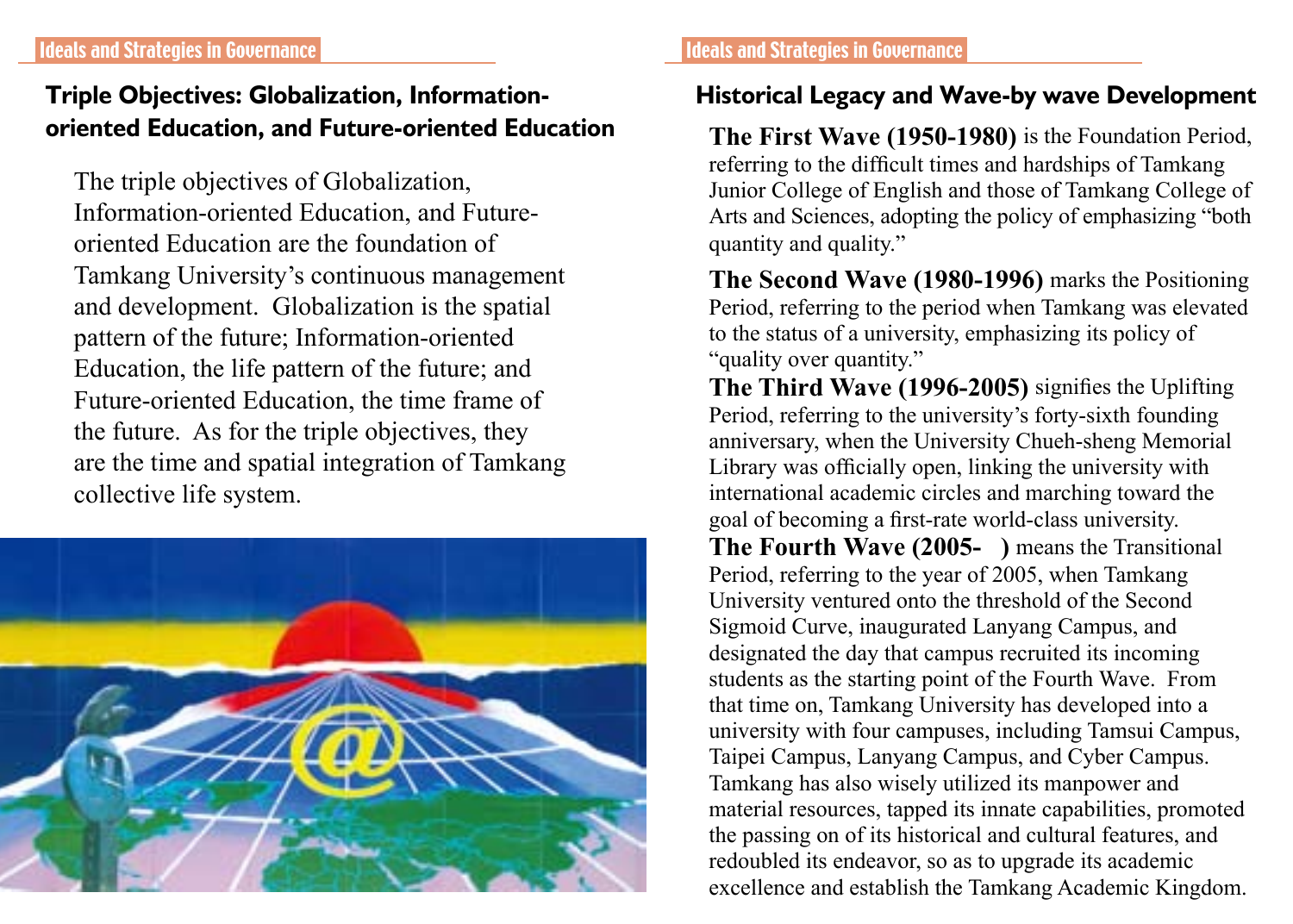Ideals and Strategies in Governance Ideals and Strategies in Governance

*Tamsui Campus* develops colleges balanced between teaching and research. It researches into cutting-edge subjects and produces excellent results through exploring "taught knowledge" and "applied knowledge." It aims to be "The City of Intellect" with high academic value and reputation.



### **One Great University, Four Distinct Campuses One Great University, Four Distinct Campuses**

*Taipei Campus* aims to develop servicecentered lifelong and extensive education. The Division of Continuing Education offers credited and non-credited courses. By teaching fundamental knowledge and combining with social resources, this campus aims to be "The Sea of Knowledge Navigators."

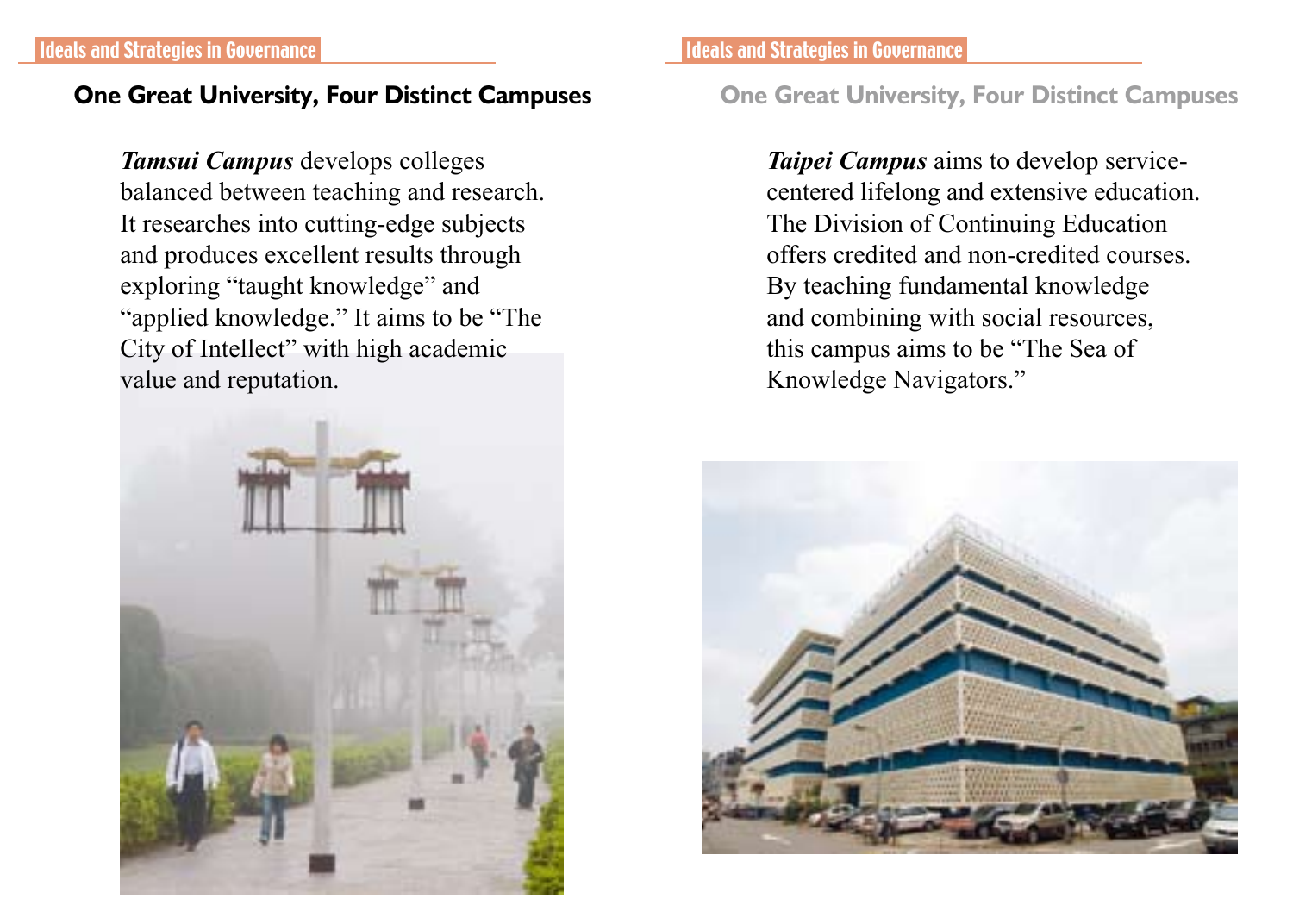*Lanyang Campus* develops teaching colleges. It offers British-style tutorial education, accommodations for teachers and students, a Junior Abroad Project, English taught courses and enhanced counseling services. Seeing a new model of holistic university education in Taiwan, the campus is "The Garden of Wisdom".



### **One Great University, Four Distinct Campuses One Great University, Four Distinct Campuses**

*The Cyber Campus* offers synchronous and asynchronous local courses and distance courses received from internationally renowned universities. In addition, it has established the Department of Educational Technology and Global Chinese Business Management In-service Master Programs, making the digital education a "The Space of Knowledge Explorer."

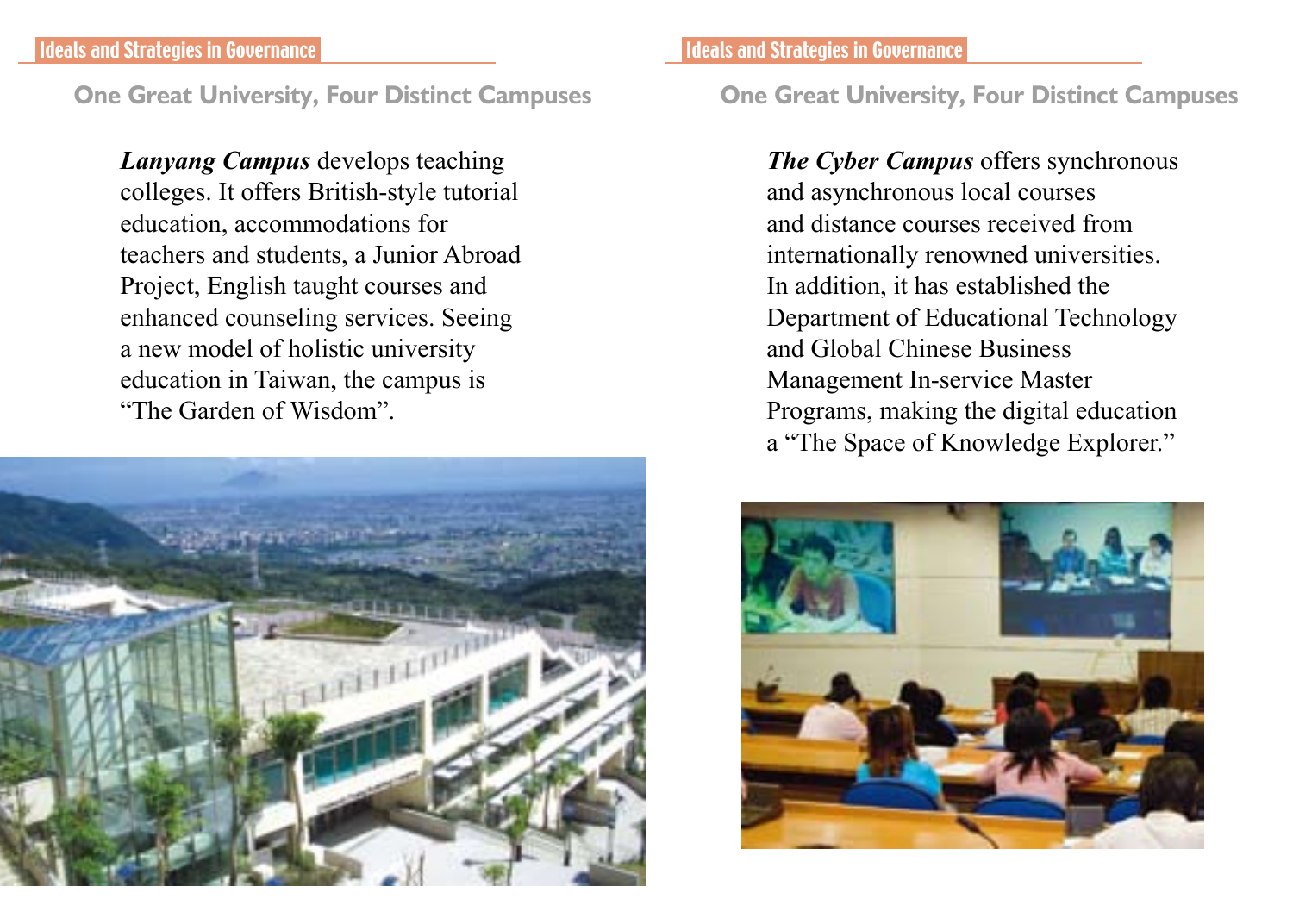### **Four Models of Governance**

### *The Collegial Model*

This is the management model for Tamkang University's academic departments. Its special features are that faculty members administer their own affairs, exercise professional authority, share and participate in decision-making, stress on humane and educational change, maintain a problems orientation as the center of the decision model, and emphasize effectiveness not efficiency. Thus faculty members are intrinsically motivated.

### *The Bureaucratic Model*

This forms the management model for Tamkang University's administration units. Its unique features include organizational hierarchy of authority, following rules and regulations, and the systematic application of them. Moreover, officials are subject to discipline and control; they emphasize both efficiency and effectiveness.

### *The Political Model*

This constitutes the management model for Tamkang University's higher level leadership. Its special features are that conflicts are normal. The policy makers will be influenced and conflicts will arise between internal and external interest groups, and between limited resources and unlimited demand. Therefore, compromise, deals, negotiation, and emphases on efficiency and effectiveness are the necessary approaches to obtaining peace and solving problems.

### *The Market Model*

This model is comprised of four major strategies: cost, efficiency, productivity, and effectiveness. Universities in the course of adopting this model to develop their academic curriculum are advised to make good use of the following as nucleus strategies: 1. Differentiation, 2. Individualization, 3. Focus, and 4. Globalization.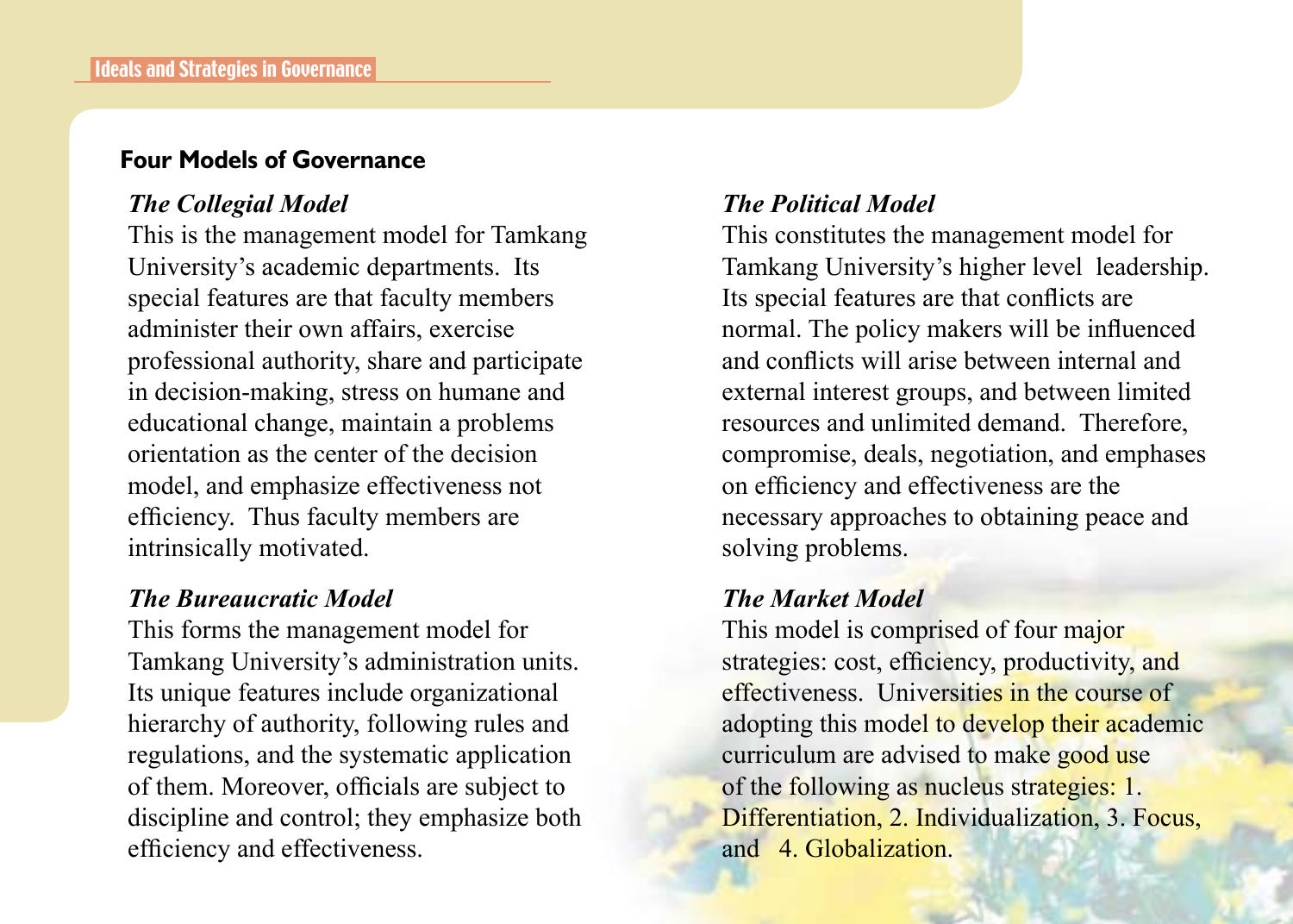Nature's evolution is a random trial-anderror process. Vast numbers of mutations occur randomly with no goal other than survival of the fittest. Artificial evolution (goal-directed evolution), on the other hand, has a goal set by humans. They have to state precisely what they want the evolution to achieve.

Tamkang University intends to cultivate Tamkangians that can recognize goal-directed evolution and develop potentiality, not those who blindly follow evolution, but those who are able to make the best choice and create the best future.



# **Goal-directed Evolution Total Quality Management (TQM)**

The concept of "Total Quality Management" was introduced to Tamkang in 1992, when the Education Quality Control Committee was established, chaired by the President of Tamkang University. Other education quality management units were also set to implement TQM. Each year, the "Total Quality Management Seminar" and the "Seminar on Innovation in instruction and Administration" have been held, where both the teaching and administrative staffs can gather together to brainstorm on the most beneficial strategies for university development, and enhance the quality of teaching, administration and services. The Tamkang Quality Award was established in 2006 to accredit organizations achieving high TMQ performance.

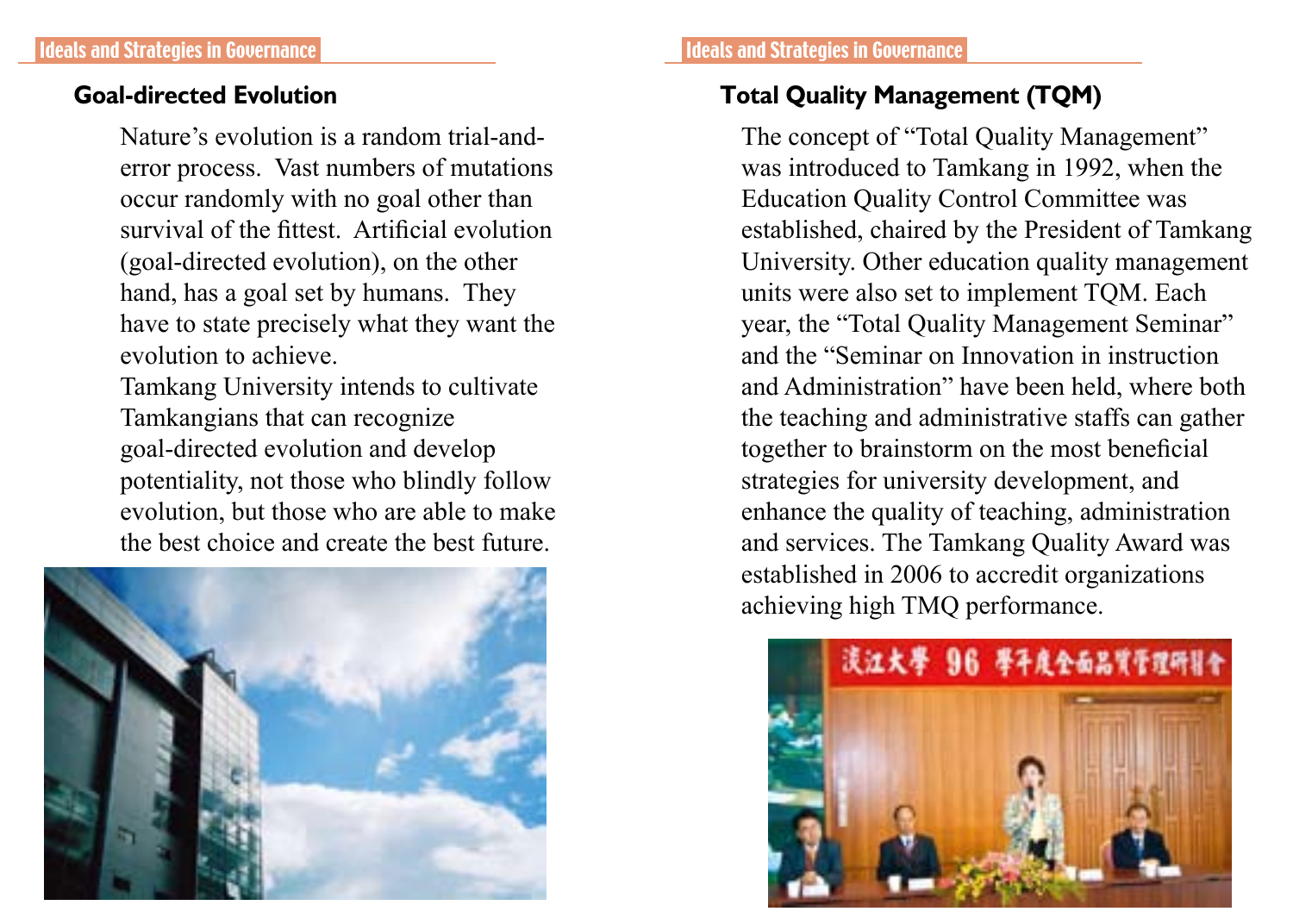# **The Blue Ocean Strategy Mass Collaboration**

The advance of the university does not happen naturally. The university should fully recognize the circumstances, scrutinize its own capabilities, set goals at different stages and press on toward them with all efforts. In the fierce competition in higher education nowadays, Tamkang should cooperate with other universities and exchange resources to perform the win-win blue ocean strategy and create competitive advantages.



*"The more you share, the more you win,"* said Brian Fetherstonhaugh.

In the era of Web 2.0, mass collaboration will transform the operation of organizations into innovation and value creation, through opening, peer production, sharing, and global action. Meanwhile, new organizing methods will replace traditional organizations to be the new momentum of wealth creation in the economic system. In light of this, mass collaboration will bring about cooperation among industry, government and academics, accelerate academic exchanges with international sister schools, and finally place Tamkang University at the center of the largest academic network.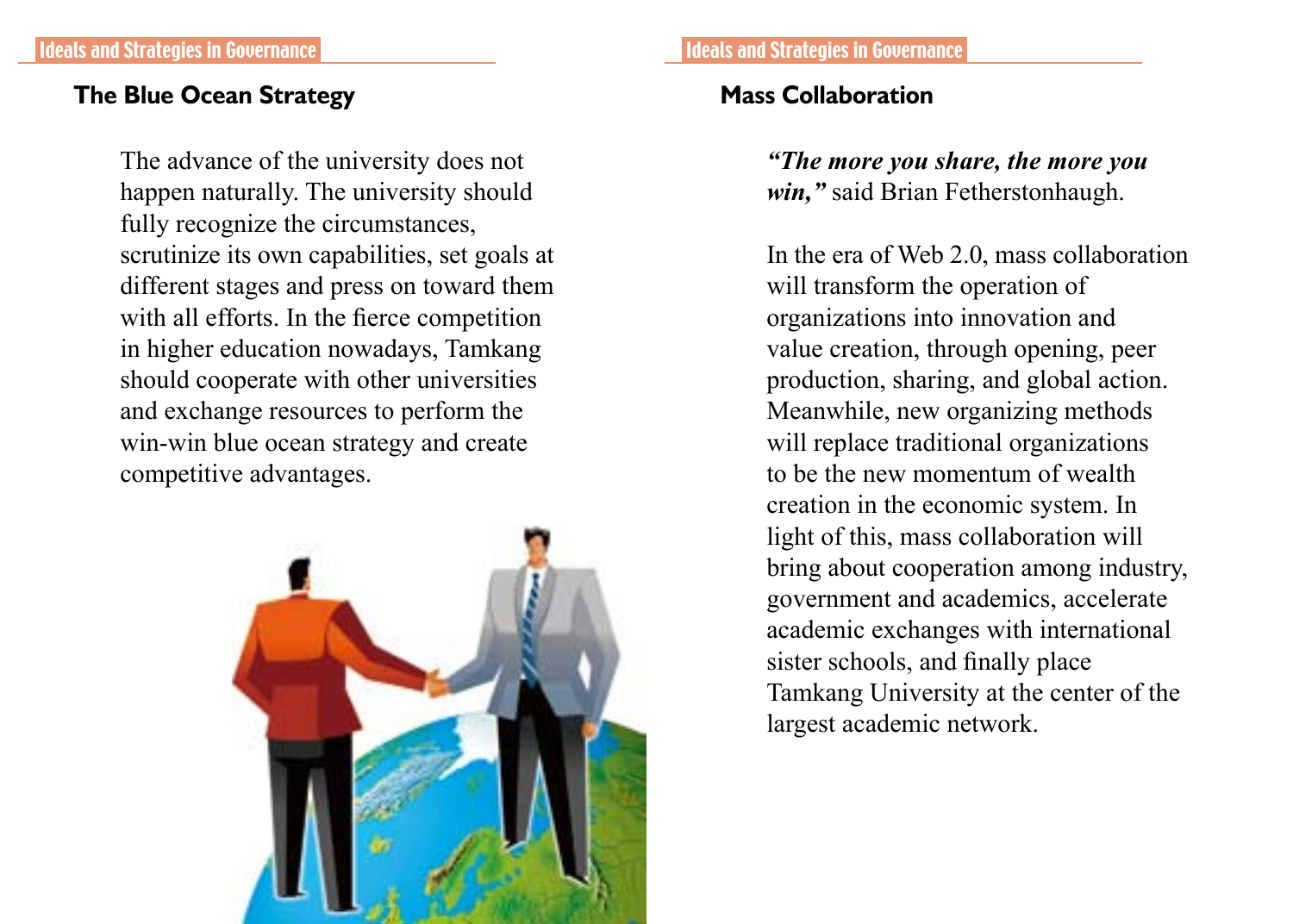# **Sigmoid Curve and the Second Curve**

The development of any organization is made up of numberless "S" Curves plus total combination, beginning from the slowly growing "initiation period," through accelerating growth, to reaching the apex of "maturity," and then to gradual deterioration. If we wish an organization a continuous growth, then we have to realize that prior to the deterioration of the growth we have to make an attempt to build another new curve, which is the Second Curve, with the purpose that the First Curve won't fall into a "deteriorating period." The trended development of Tamkang University is connected by a series of S-curves.

# **J Curve and the Solution to the Hindrance of Changing**

The "J-Curve", developed by Professor Jerald M. Jellison in USC, sheds light on perceiving employees' emotional reaction and performance curves when they face challenges. It helps leaders to precipitate effective change and elevate organization performance. The changing processes can be separated into four stages:

- 1. Plateau: the initial stable stage before changes are introduced
- 2. Cliff: the resisting stage in face of changes
- 3. Valley: the adapting stage with low performance
- 4. Ascent: growing familiarity with the new circumstances
- 5. Summit: the stage when performance shoots high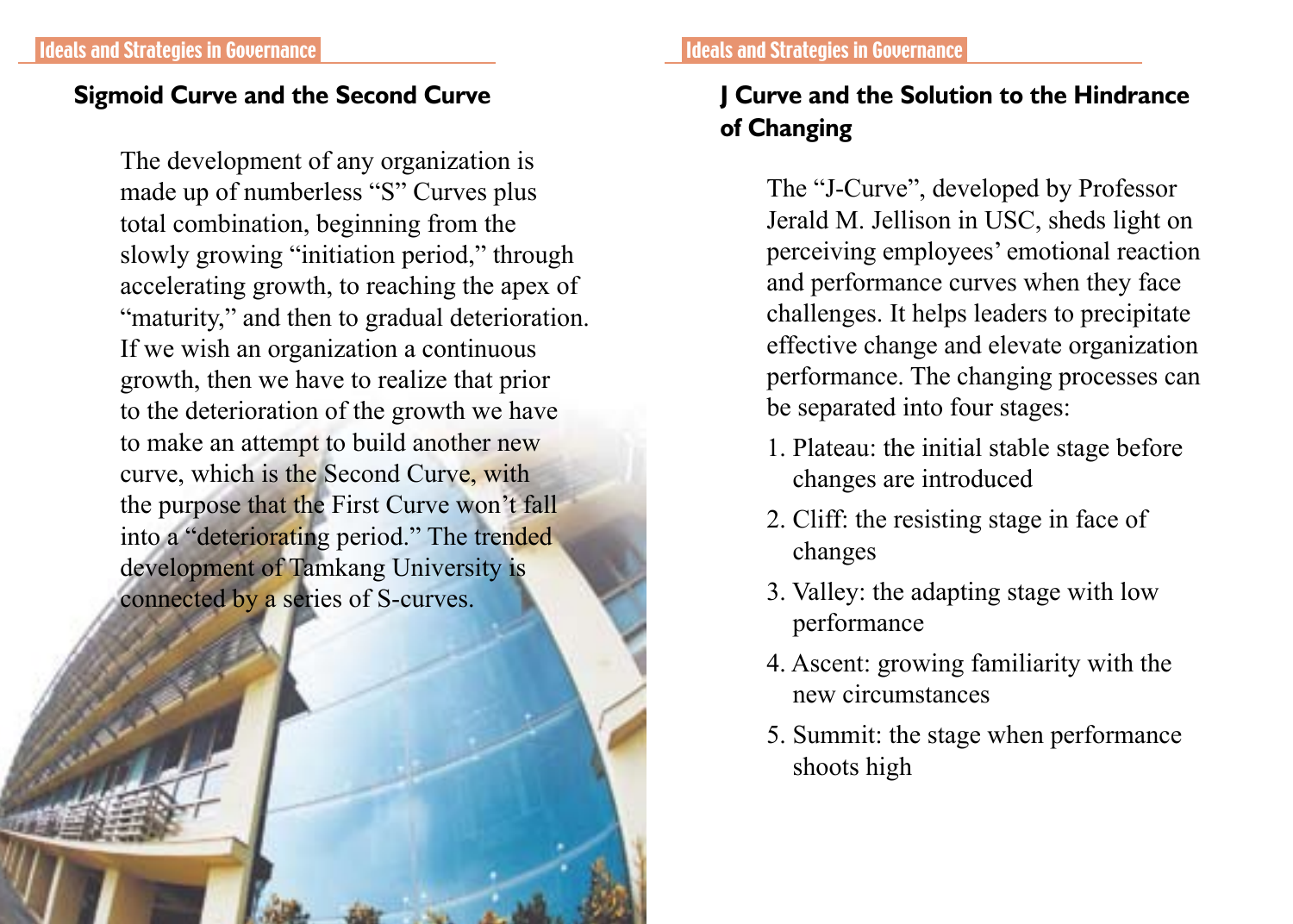### **Matthew Effect and Vying for Social Resources Zoo Model and Panda**

The Matthew effect was proposed by Robert K. Merton in The Sociology of Science: Theoretical and Empirical Investigations, edited by Norman W. Storer in 1973. The effect is the social phenomena of accrediting the winner, aiming to make individuals in a social group internalize the operation of the reward system and identified roles be pervasively recognized. In higher education, excellent departments, colleges and universities can win awards and grants, further encouraging positive competitions in the university and enhancing the university's academic reputation. Ultimately, a university acclaimed for its excellence will benefit from national and social resources and will be able to develop its features. A private university with limited resources needs to compete for resources actively.

World-class professors and scholars invited to participate in the research and teaching can promote the reputation of the university. The effect can be compared to zoos vying for pandas to attract visitors. All teaching units in Tamkang University are also encouraged to foster masters of their own.

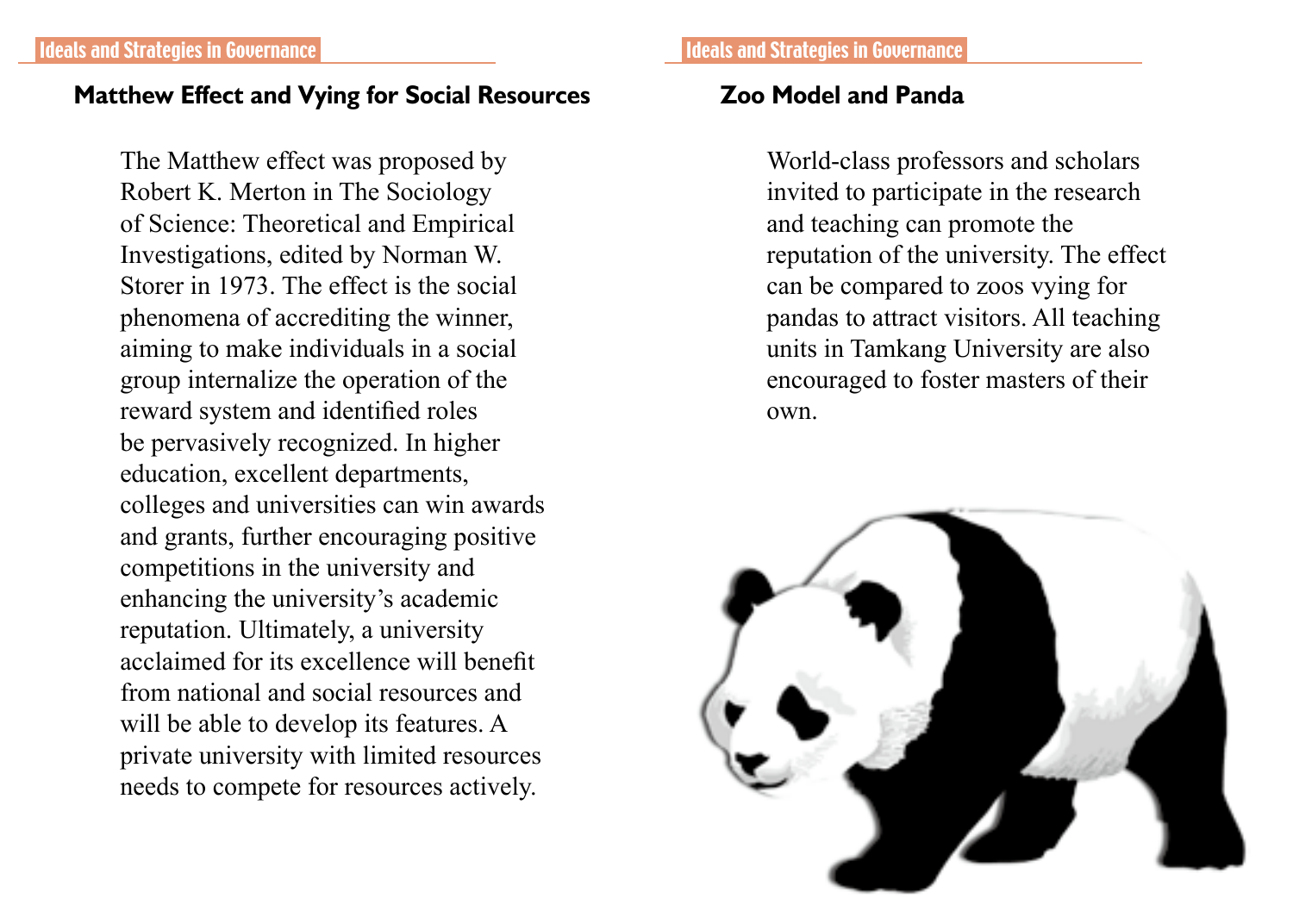# **Organization Activation**

To respond to challenges, Tamkang University has always readjusted its organization to recreate competitive advantages. Some years ago, the "Admissions Section" was installed in response to the multiple-admission program promoted by the Ministry of Education. The "Center of Learning and Teaching" was established to strengthen teaching and learning effects. Further, the position of "Vice President for International Affairs" was added to promote international exchanges and cooperation. These strategies have been adopted to encourage active organizations and enhance the capabilities to take up various challenges.



A wild card is the key in a poker game, often showing up unexpectedly with its special power. When a wild card appears, the effect is that a new concept, word or horizon will appear to change original circumstances and viewpoints and therefore increase leverage and competitiveness. Seizing upon the wild card effect can help the university create advantages and promote its reputation rank. For instance, the wild card effect took place when Tamkang was awarded with:

- $\cdot$  the first place in the private university in the University Evaluation conducted by the Ministry of Education,
- .the first place in "Most favorite private university" 11 years in a row in the Survey of the Top 1000 Enterprises' Talent Strategy and Favorite College Graduates conducted by Cheers Magazine,
- .the Best Futures Studies Research Institution,
- .the champions of FIRA Robot Soccer World Cup, and
- $\cdot$  the Green Building Certification and Mark for Lanyang Campus.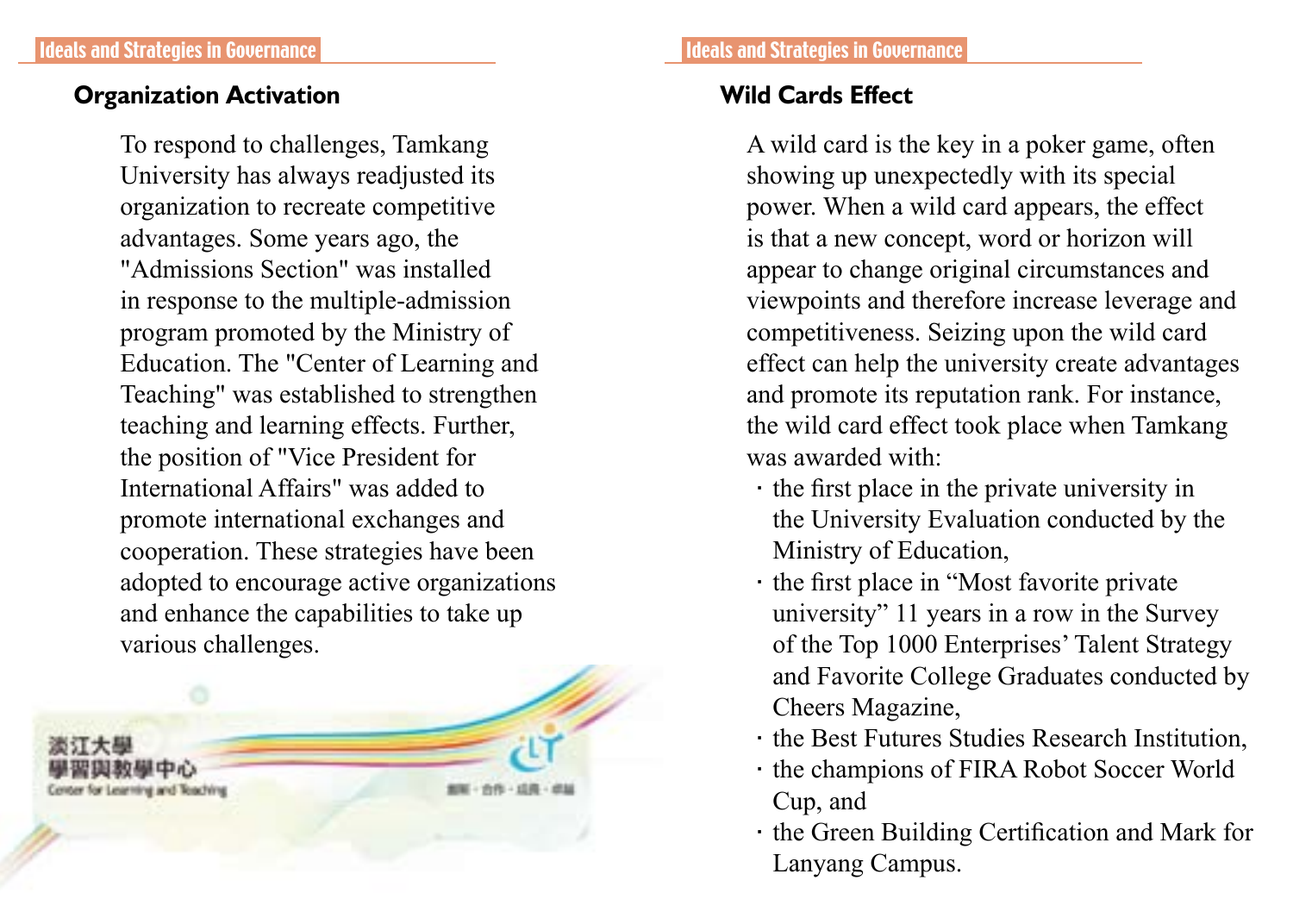Thrival means to live with quality, respect and honor. The world provides humans with a place to develop their potentiality, not to restrict them; time and space are resources not constraints. The thrival have already surpassed from their human rights struggle for survival to embracing a new global concept. And through images, determination, leadership, and passing on, they see themselves as the forces capable of creating the created future, not the ones shaped by the forces of the future. Tamkangians shall learn from thrivals, capable of creating a prosperous and vigorous society.

# **Thrival The Statue of Mr. Chang Ching-sheng**

Mr. Chang Ching-sheng, Dr. Clement C. P. Chang's father, founded Tamkang English College in 1950, and died in National Taiwan University Hospital. In memorial of his father, Dr. Clement C. P. Chang erected his sculpture, standing on the square on the top of the Overcoming Difficulty Slope. Expresident Yan Jia-gan, when he was Premier, left his hand-writing on the sculpture



foundation to commemorate Mr. Chen Chingsheng's incredible contribution to education.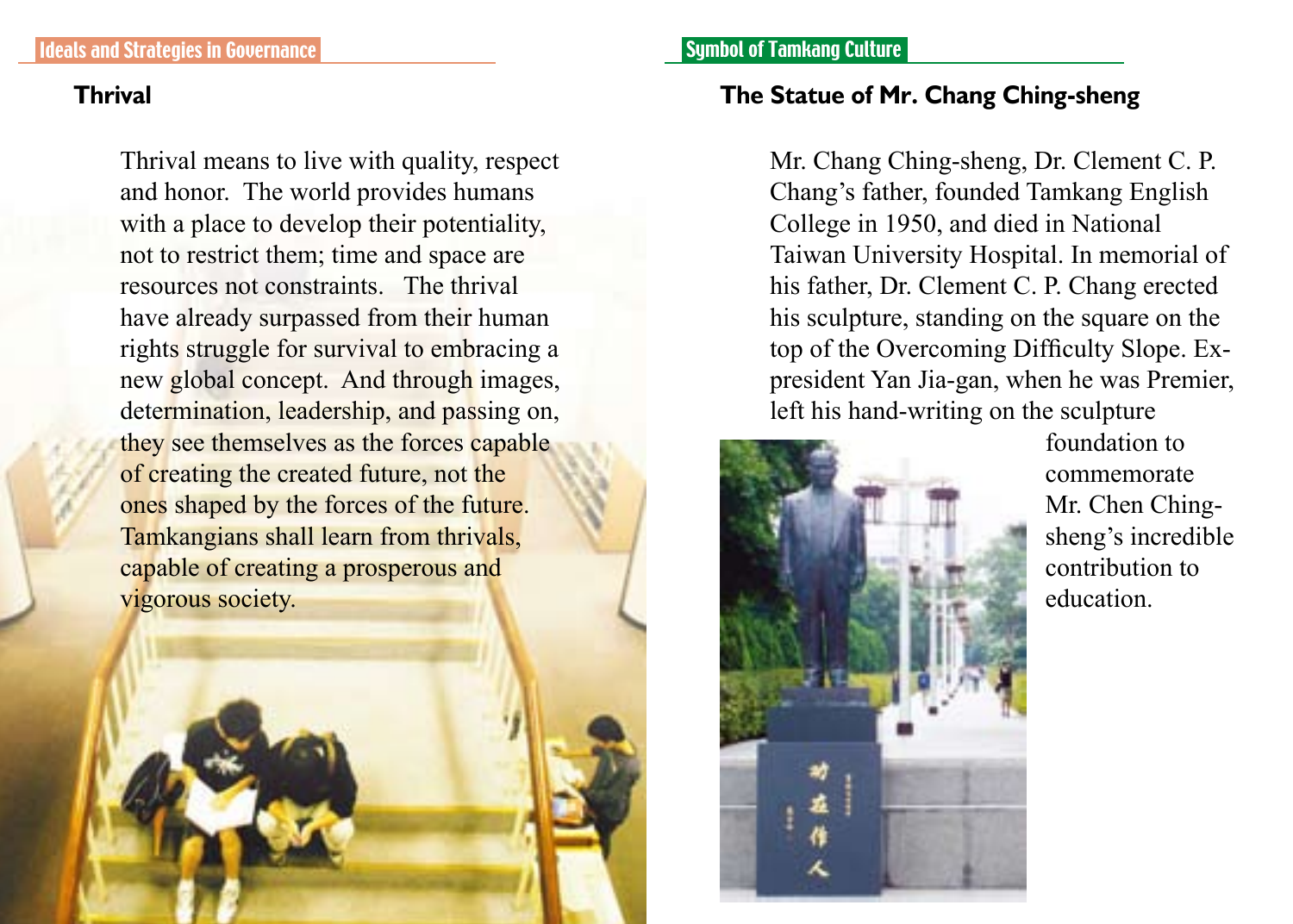The Overcoming Difficulty Slope is a steep slope made up of 132 stone steps built in 1953. Symbolizing "difficulties and hardships," the slope was also the only path leading to Tamkang Campus in its initiation period, not only representing the school's founding spirit of developing the mountain and the forest, but also testing



whether students could overcome difficulties; carry out "Simplicity, Truthfulness, Firmness, and Perseverance"; and testify to the fact that only with vigorous and strong body can we strive upward.

#### and the Symbol of Tamkang Culture Symbol of Tamkang Culture

### **Overcoming Difficulty Slope The Chinese Palace-style Classrooms**

Built in 1954, the Chinese palace-style classroom buildings are architecturally modeled after Chinese classical palaces with green roof and red walls. They are the starting point of the permanent classroom buildings on the Tamkang Campus.

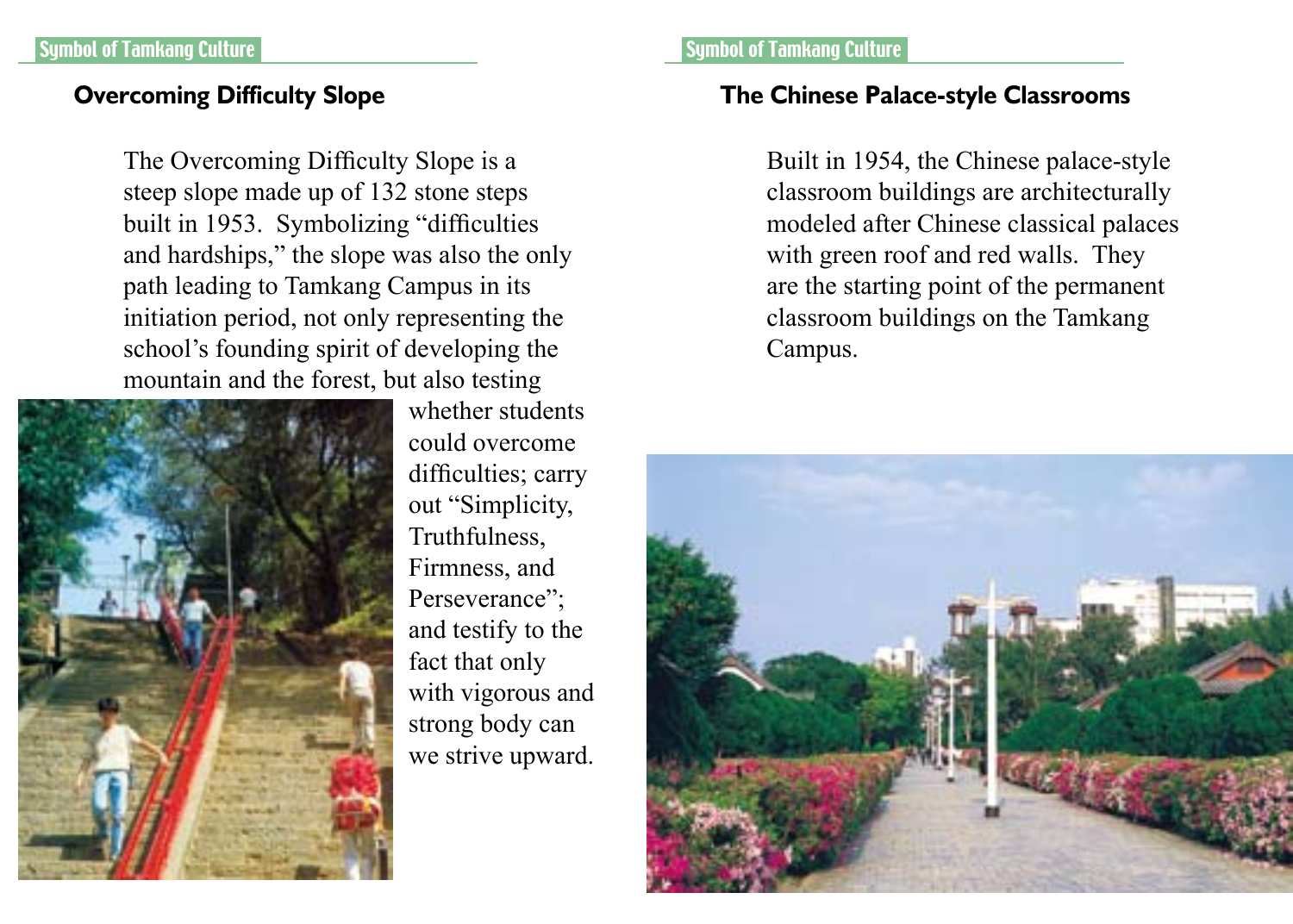### **The University Commons**

Situated in the center of the vast compound before the Ching-sheng Memorial Hall is the University Commons, built in 1986 and designed by our alumnus--Architect Lin Kueijung. The University Commons are in the form of four tablets of bamboo encircling one another, symbolizing books in ancient times, so they are called tzu chien (竹卷 meaning"books

and scrolls"). Seen from above, the University Commons look like the pivot of a motor, turning unceasingly



### **Lucky Dolphins Milestone Statue**

Situated in the roundabout at the top end of the Lantern Road is the work by a well-known contemporary sculptor Wang Shiu-chi. The dolphins were chosen as an auspicious symbol of our university as the result of a poll of students from all our campuses. Dolphins are the most agile and smartest mammals in the ocean; they are endowed with surprising innate ability to swim across the four seas. Engraved

on the pillar-base of the milestone are four lines of phrases that Dr. Clement C. P. Chang often quote to encourage Tamkangians: "Let's establish a firm foothold at Tamkang University/ Hold the whole world in view/Grasp the latest information/and create a bright future."

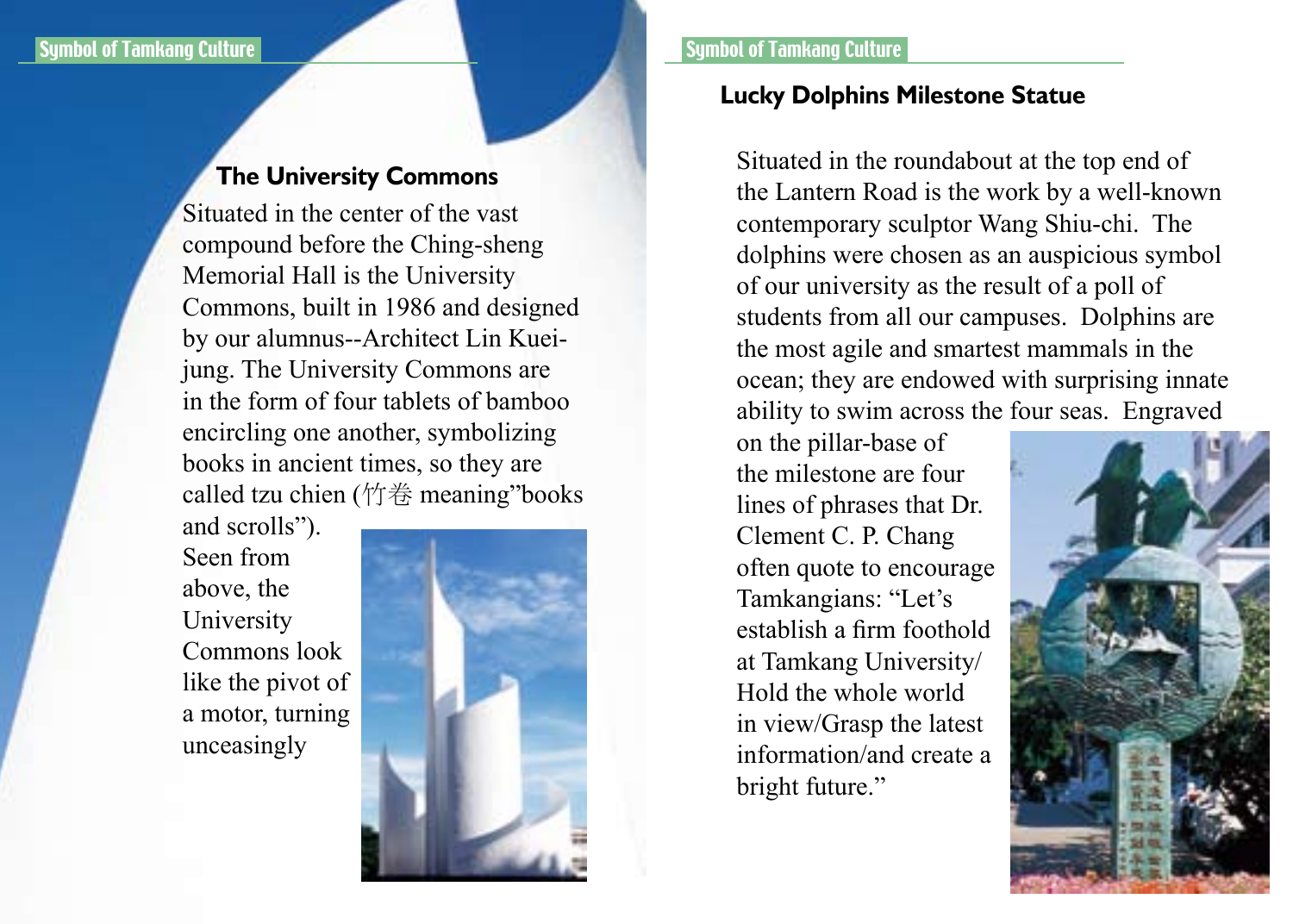### **The Bronze Sculpture of the Five Tigers Tamkang Golden Eagle Award**

"The Five-tiger Hill" is the permanent location of our Tamsui Campus. The range of Mt. Tatuen wriggles downward up to the Hu-tou Shan (Mt. Tiger's Head), which separates into five ridges. Our university is situated on the fourth ridge. The bronze sculpture depicting five tigers embracing one another is the work by Wang Shiu-chi and stands in front of the Shao-mo Memorial Gymnasium. Representing Tamkangians' "Hu Hu Shen Fong" (meaning "vitality"), vigorous body, and the spirit of bravery. On



the pillar-base of the monument is Dr. Clement C. P. Chang essay: "The Five-tiger Hill: A Sketch."

#### a Symbol of Tamkang Culture Symbol of Tamkang Culture Symbol of Tamkang Culture

The Tamkang Golden Eagle Award for the "Tamkang Elites" was initiated in 1987. As the highest honor of the university, the Award is set up to glorify Tamkangians that make a great contribution to the country, render useful services to the society, create welfare for humankind, and give feedback to the alma mater. The Award is in the form of a golden eagle spreading its wings, symbolizing Tamkangians, like the flying eagle in the sky, majestically overlooking the earth below.

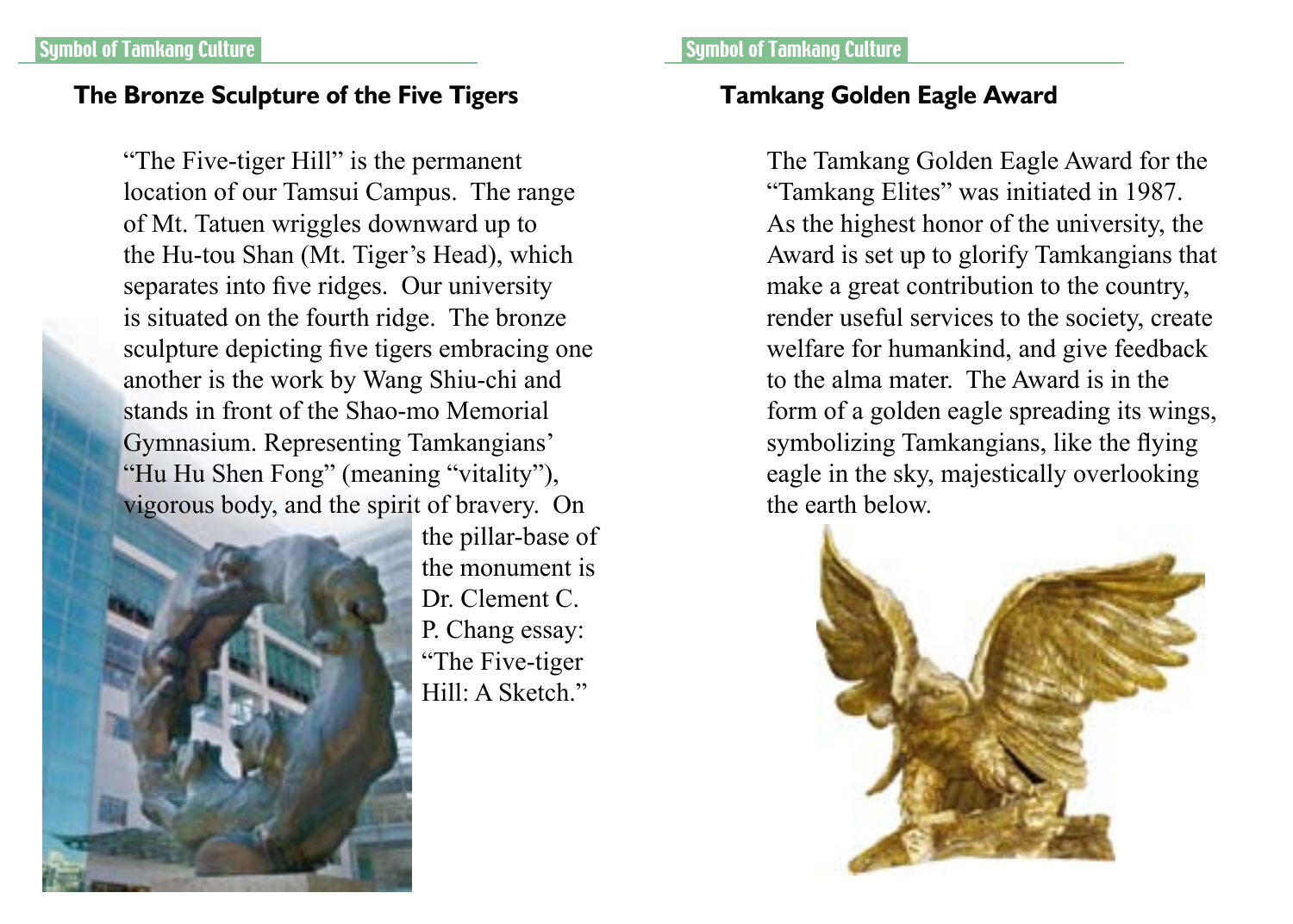Installed on the front ground of the Shaomo Memorial Natatorium Complex are artworks by Yang Ying-fong, a renowned master sculptor from Ilan, Taiwan. The sculptural artworks in the form of square, round, and rectangular parts are made from glossy stainless steel, signifying the globe on which different peoples harmoniously live and representing the vision of globalization that our university is pursuing for.



#### Symbol of Tamkang Culture Symbol of Tamkang Culture

#### **The Global Village Sculpture Sculpture of Hsuehshan Tunnel: The Rising Sun Above Hsuehshan Tunnel (Love of Lanyang and Devotion to Tamkang)**

The sculpture portraying the Hsuehshan Tunnel of the Taipei-Ilan Expressway was presented to me in 1990 by "The Association for Promoting Taipei-Ilan Rapid Transit System" and was designed by the famous Designer Zerman Hu and Lanyang Master-Sculptor Yu Yu Yang (Yang Ying-feng) under the commission of "The Ilan Association, Taipei Chapter. " The original sculpture was made from gilded stainless steel in the form of an ancient Chinese hieroglyph "山" (shan meaning "mountain"). In this artwork, the Hsuehshan Tunnel is located at the lower corner on the left of the shan, while at the upper corner on the left is the golden sun, just rising from the Pacific Ocean and shining over Lanyang. To celebrate the completion of the Lanyang Campus and the opening for public use of the Taipei-Ilan Expressway, we entrusted Arthur Yang, the son of Master Yu Yu Yang, with a task to enlarge the original sculpture into a stainless artwork of 241 cm high and 270 cm wide. The giant sculpture is installed on the lawn before the "Clement Chang International Conference Hall" on Lanyang Campus, so that the Lanyang residents, the faculty and the students of Tamkang University, as well as visitors from home or overseas may appreciate the artwork and, at the same time, pay respect to the unsung heroes who sacrificed in the course of building the Expressway. It also symbolizes that Tamkang University which begins at Tamsui is connected in heart with Lanyang through the Hsuehshan Tunnel.